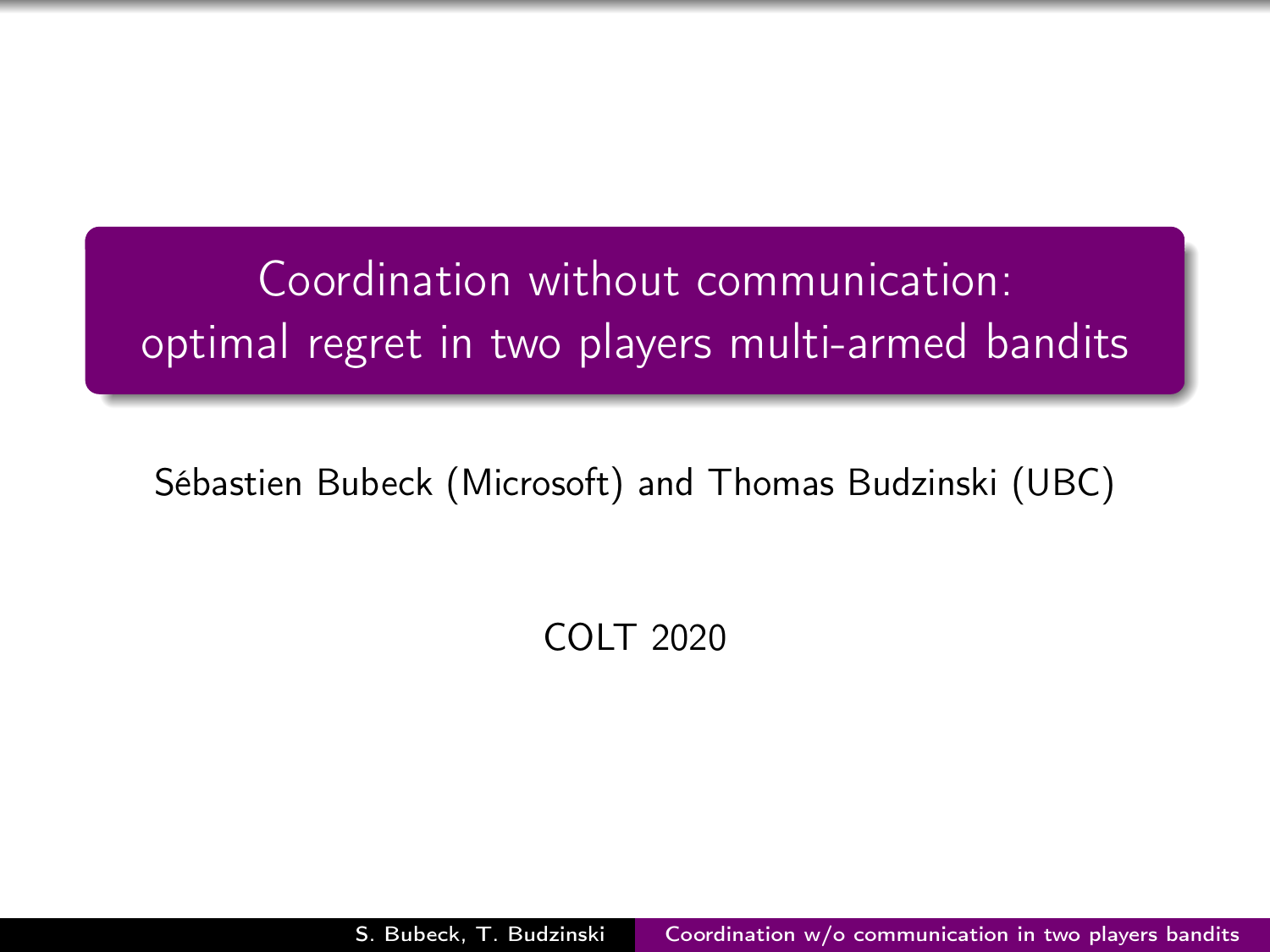#### Two players stochastic three-armed bandits

Fix  $\mathsf{p}=(\rho_1,\rho_2,\rho_3)\in [0,1]^3$ . Let  $\left(\ell_t(i)\right)_{1\leq i\leq 3,1\leq t\leq 7}$  be independent variables with

$$
\mathbb{P}\left(\ell_t(i)=0\right)=1-p_i\quad\text{ and }\quad \mathbb{P}\left(\ell_t(i)=1\right)=p_i.
$$

At time t, player A (resp. B) picks arm  $i_t^A$  (resp.  $i_t^B$ ) without to communicate, and observes the loss:

$$
\mathbb{1}_{i_t^A=i_t^B}+\mathbb{1}_{i_t^A\neq i_t^B}\ell_t(i_t^A)
$$
 (resp.  $\ell_t(i_t^B)$ ).

• Regret: 
$$
R_T = \sum_{t=1}^T \left( 2 \cdot 1_{i_t^A = i_t^B} + 1_{i_t^A \neq i_t^B} (p_{i_t^A} + p_{i_t^B}) - \mathbf{p}^* \right),
$$
  
where  $\mathbf{p}^* = \min (p_1 + p_2, p_2 + p_3, p_3 + p_1).$ 

• Goal: find a randomized strategy such that max<sub>p</sub>  $\mathbb{E}[R_T]$  is as small as possible.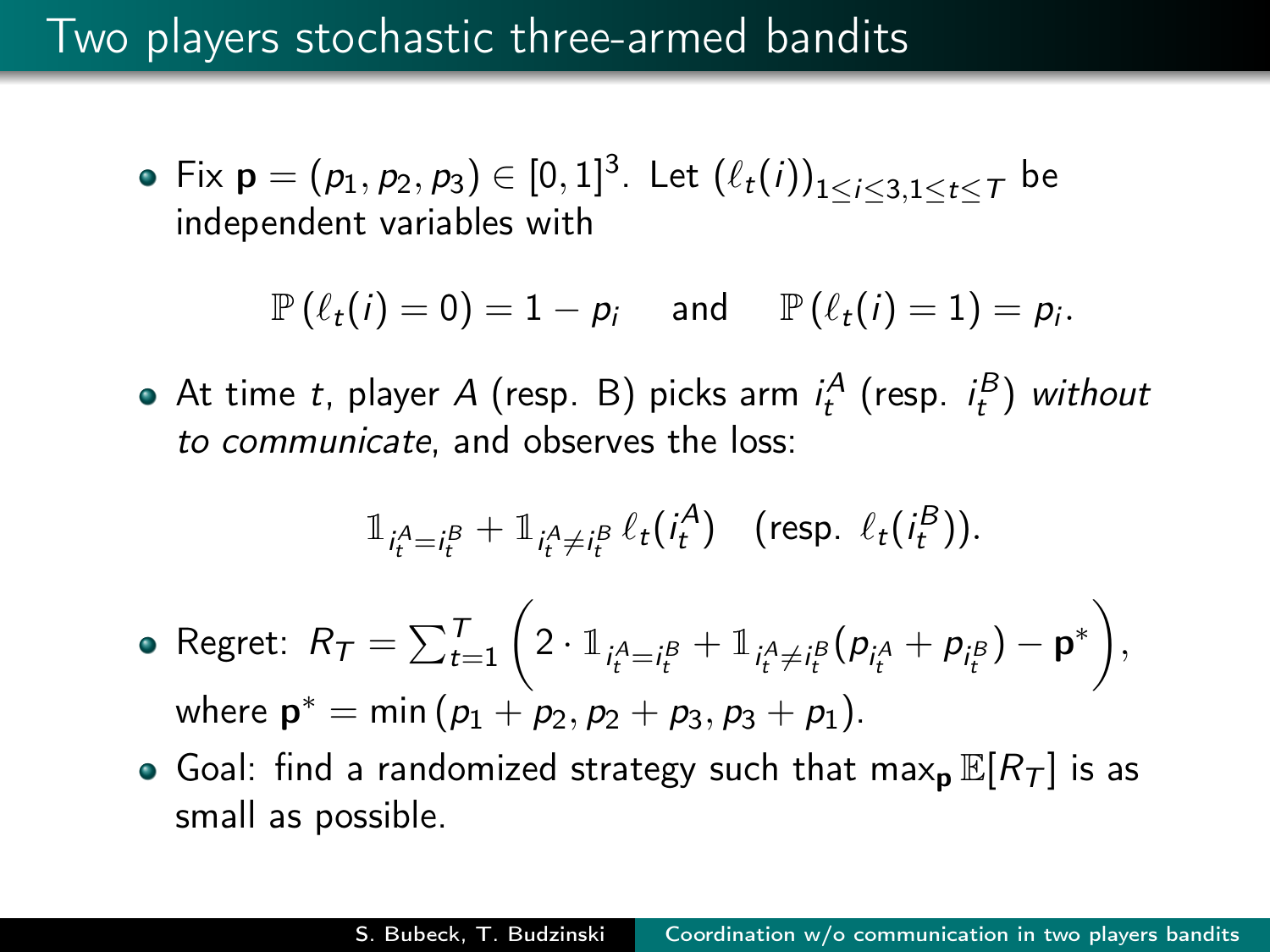- Some of the previous works:
	- Regret  $O(T^{3/4})$  [Bubeck–Li–Peres–Sellke 2019] (2 players, k arms, not restricted to stochastic bandits). √
	- Regret *O*( T) for  $p_1, p_2, p_3$  bounded away from 1 [Lugosi–Mehrabian 2018] (m players, k arms, stochastic).
- Both "cheat" by using collisions as an implicit form of communication.

#### Theorem (BB. 2020)

There is a randomized strategy (using shared randomness) such that

$$
\max_{\mathbf{p}} \mathbb{E}[R_{\mathcal{T}}] = O\left(\sqrt{\mathcal{T}\log \mathcal{T}}\right)
$$

and

$$
\mathbb{P}\left(\text{there is at least a collision}\right) = o(1).
$$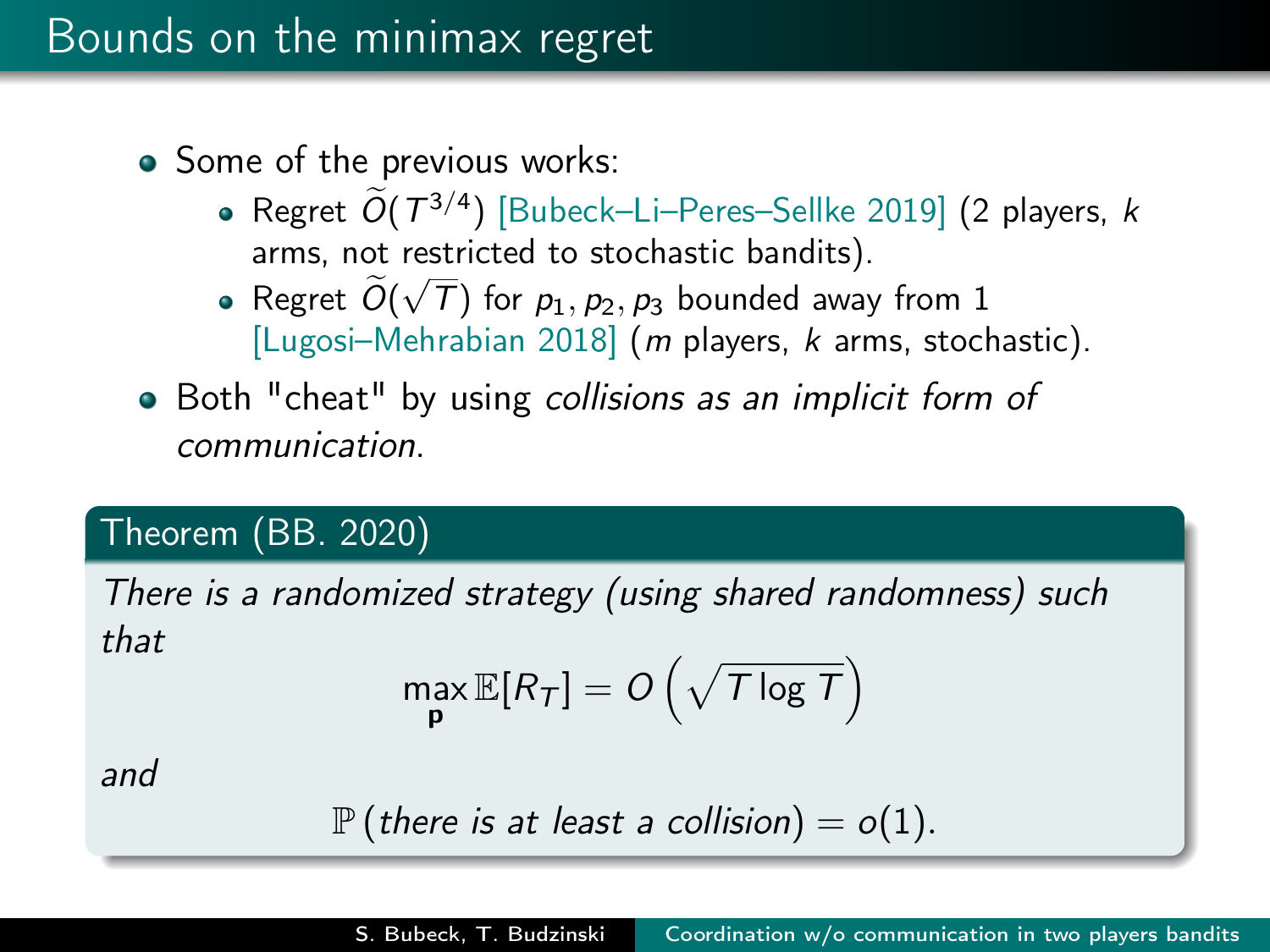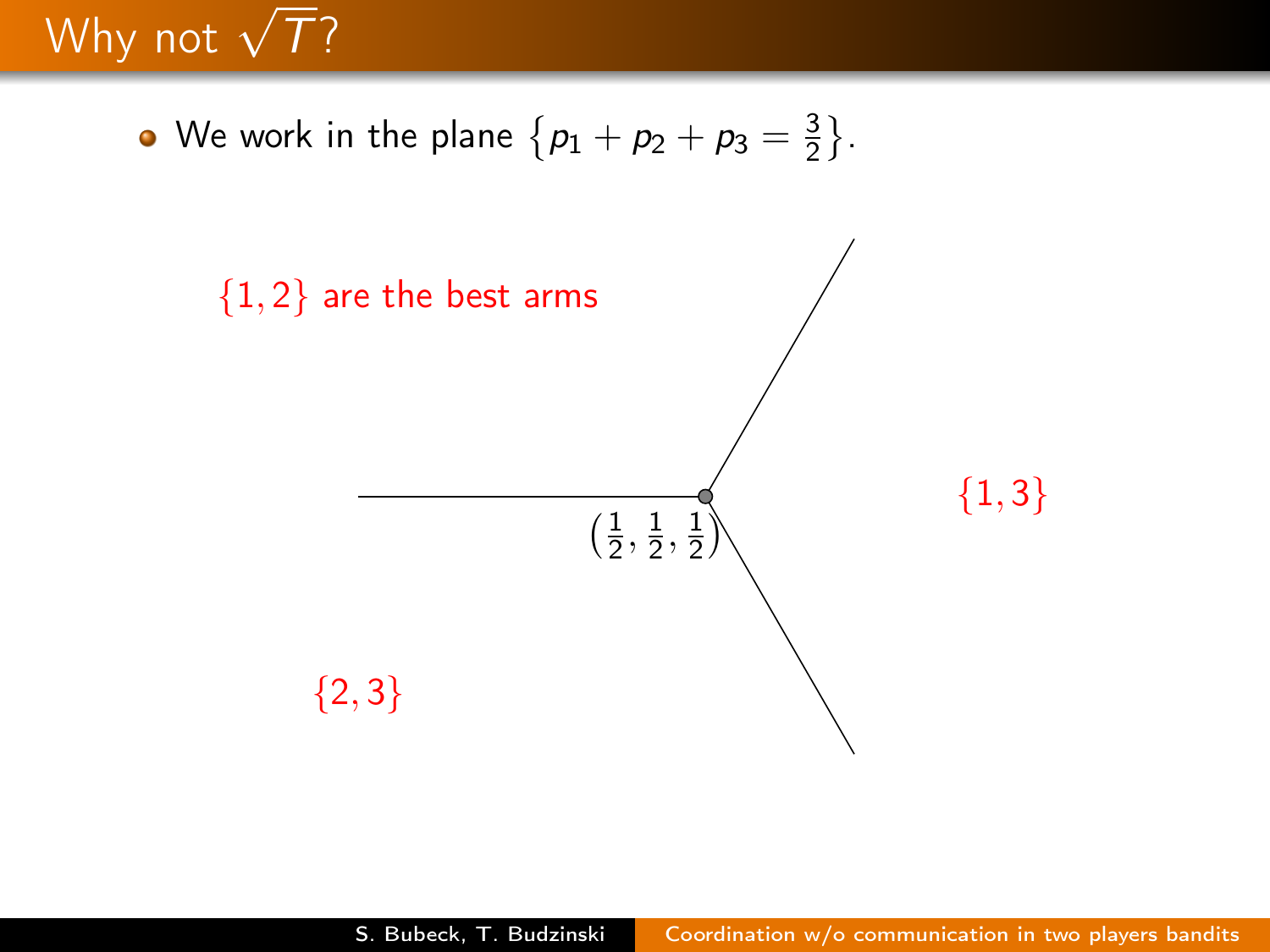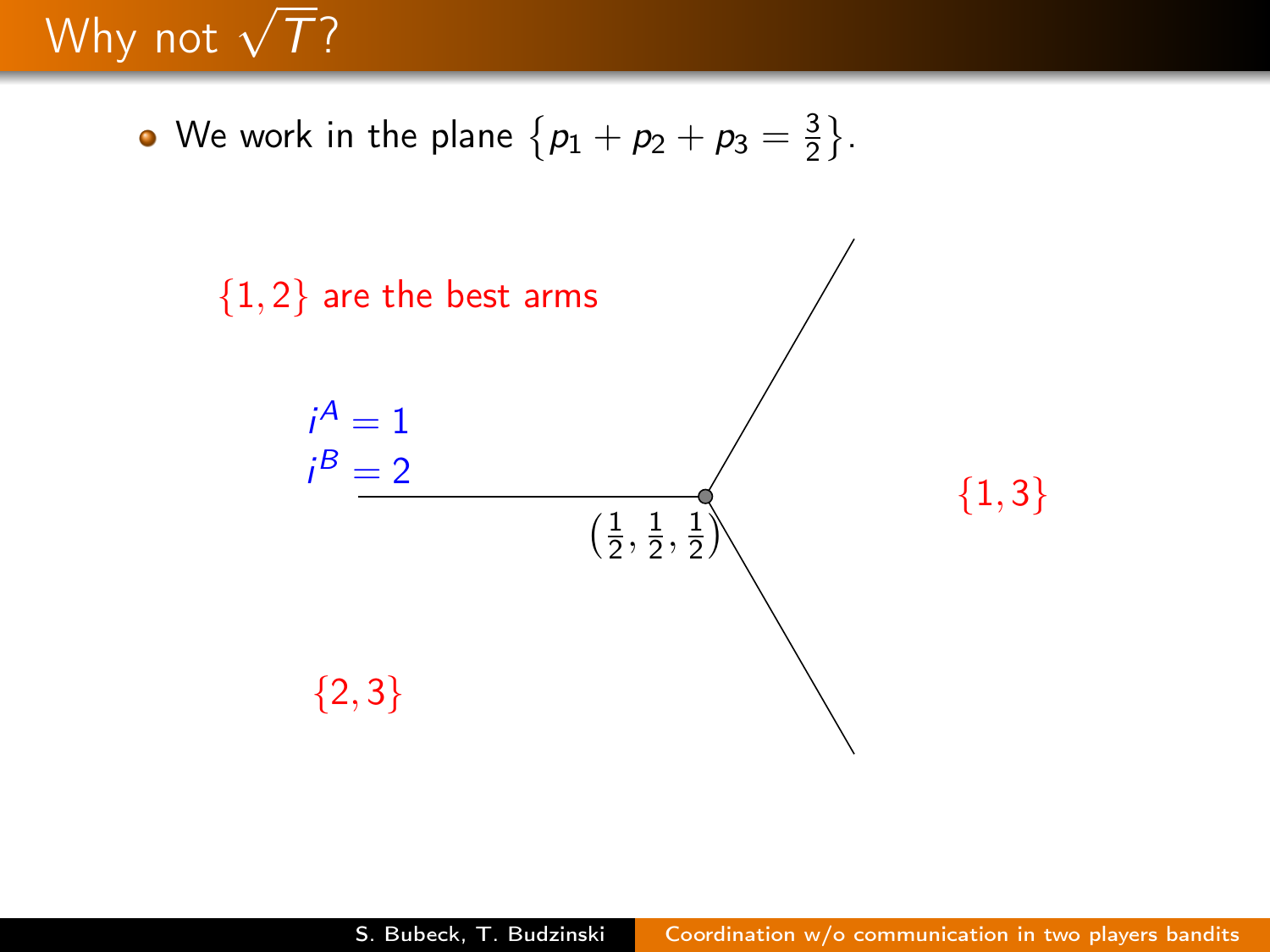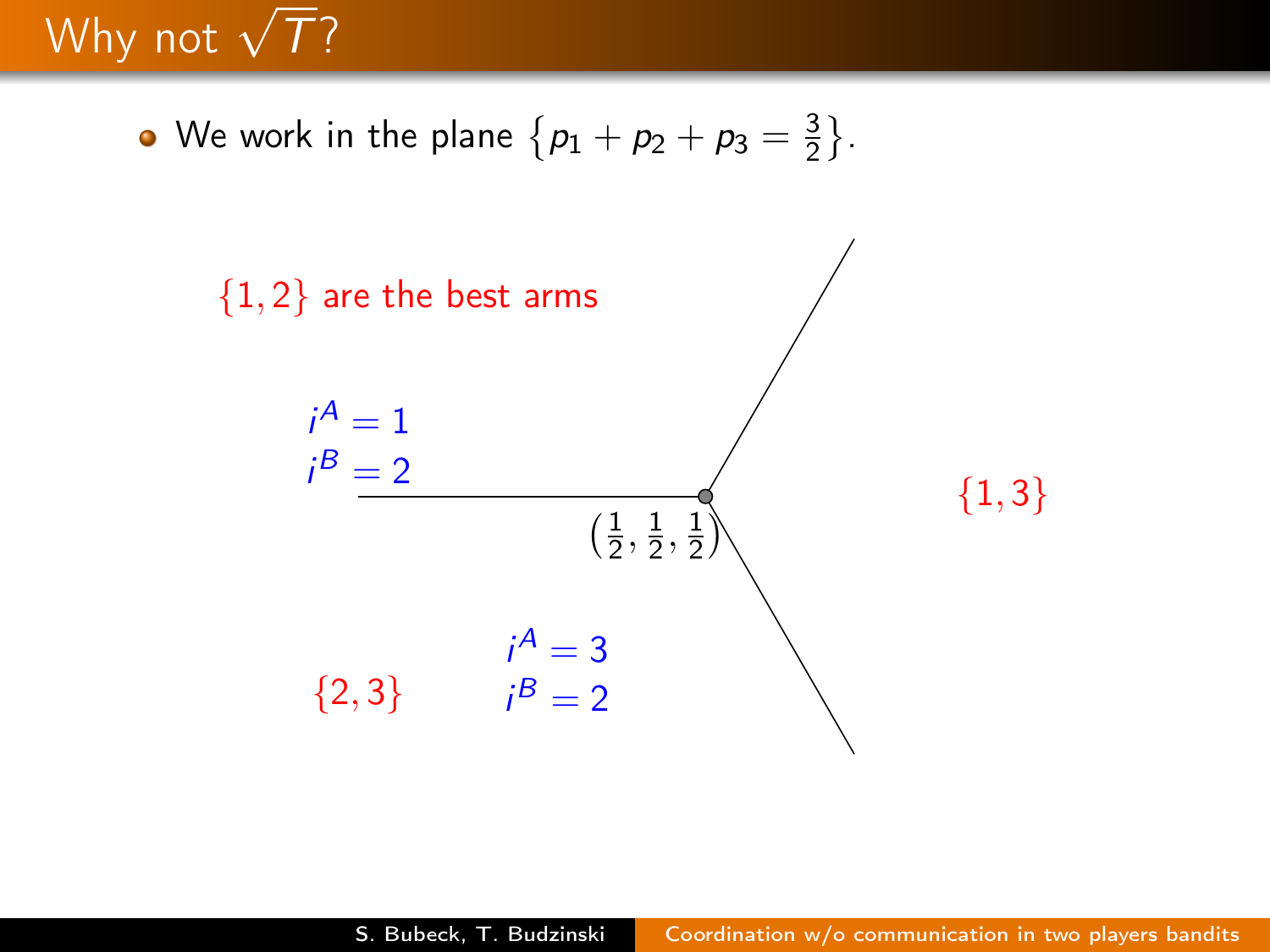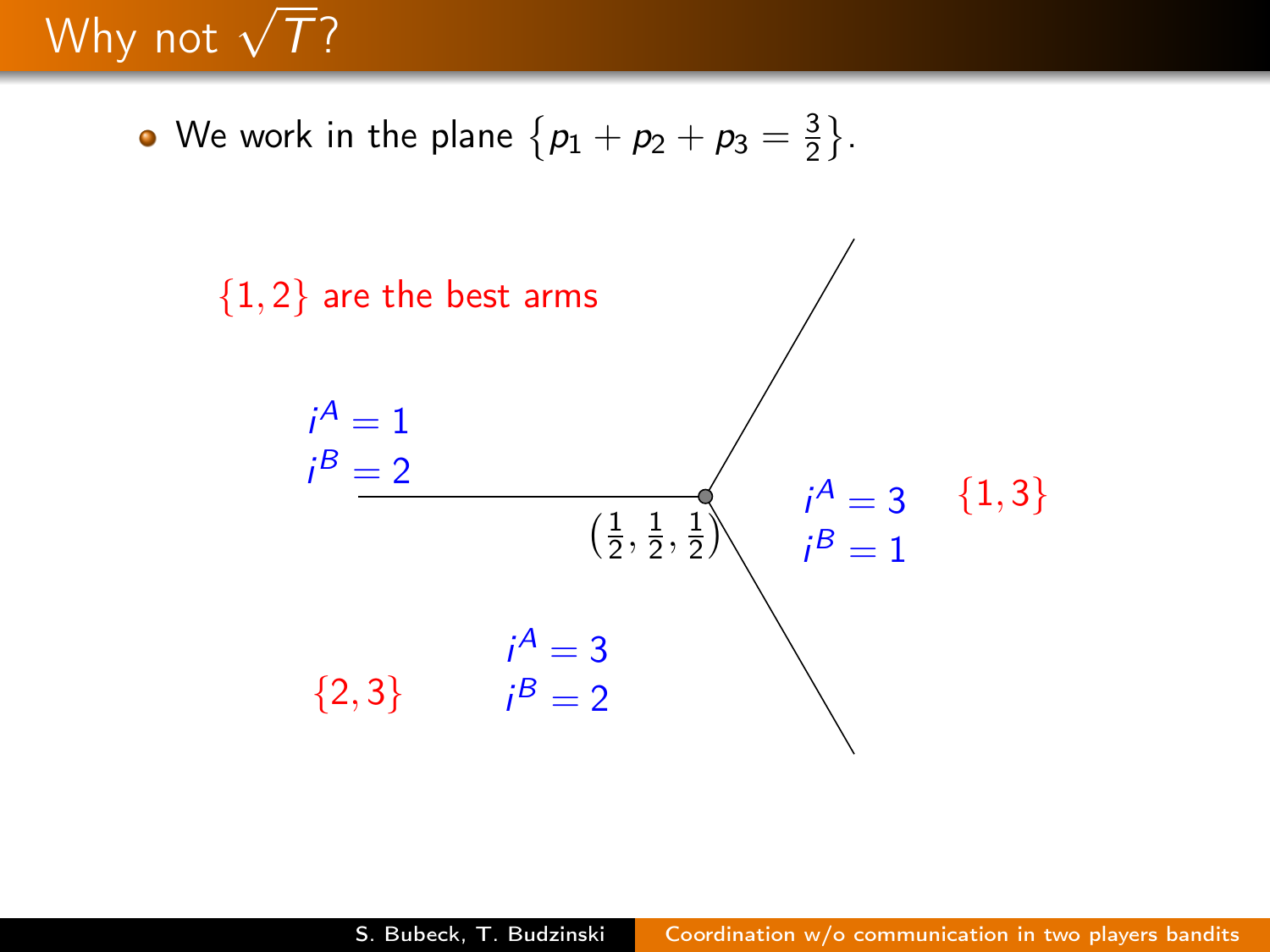We work in the plane  $\left\{ \rho_{1}+\rho_{2}+\rho_{3}=\frac{3}{2}\right\}$  $\frac{3}{2}$ .



• Topological obstruction: it is not possible to always play what seems best.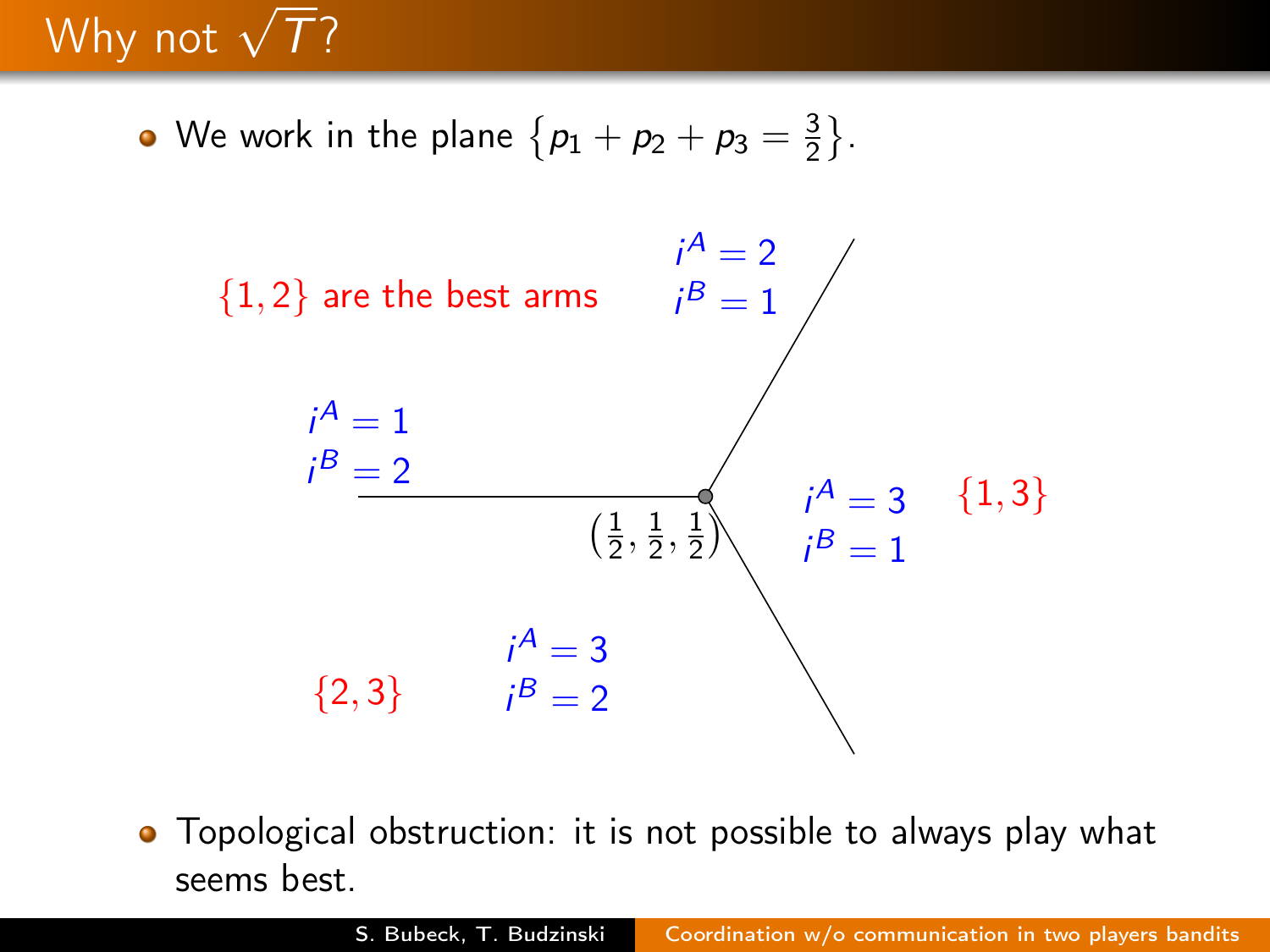#### A full-information toy model

- To isolate the problem of collisions from the usual exploration vs exploitation trade-off, we look at a full information toy model:
	- Fix  $\mathbf{p} = (p_1, p_2, p_3) \in [0, 1]^3$ .
	- $\left(\ell_t^A(i), \ell_t^B(i)\right)_{1\leq i\leq 3, 1\leq t\leq T}$  are independent with  $\mathbb{P}\left(\ell_{t}^{X}(i)=0\right)=\overline{1-p_{i}}$  and  $\mathbb{P}\left(\ell_{t}^{X}(i)=1\right)=p_{i}.$
	- At time t, player A picks  $i_t^A$  and observes  $(\ell_t^A(1), \ell_t^A(2), \ell_t^A(3))$ (even if there is a collision), and similarly for B.
	- **•** Regret computed as in the bandit model.
- No way to use collisions to communicate!
- Using the "topological obstruction", we prove that the minimax regret for the toy model is  $\Omega\left(\sqrt{\tau\log\tau}\right)$ .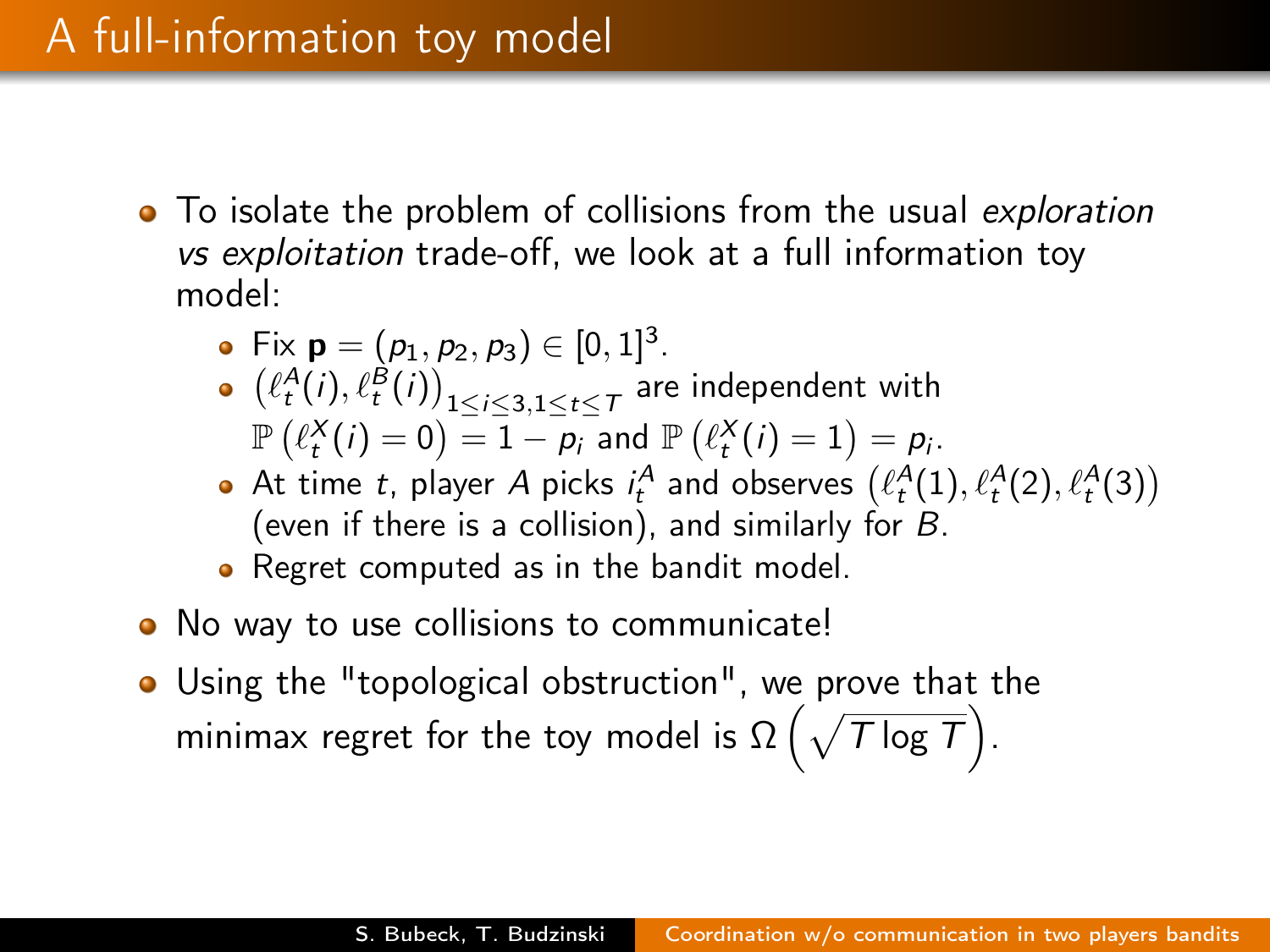#### Strategy for the toy model

o Idea: introduce a random "interface" between the regions  $\{i^A = 1, i^B = 2\}$  and  $\{i^A = 2, i^B = 1\}$ .



• Here 
$$
w_t = 100 \sqrt{\frac{\log T}{t}}
$$
 and  $\Theta \sim \text{Unif}\left(\left[\frac{\pi}{3}, \pi\right]\right)$ .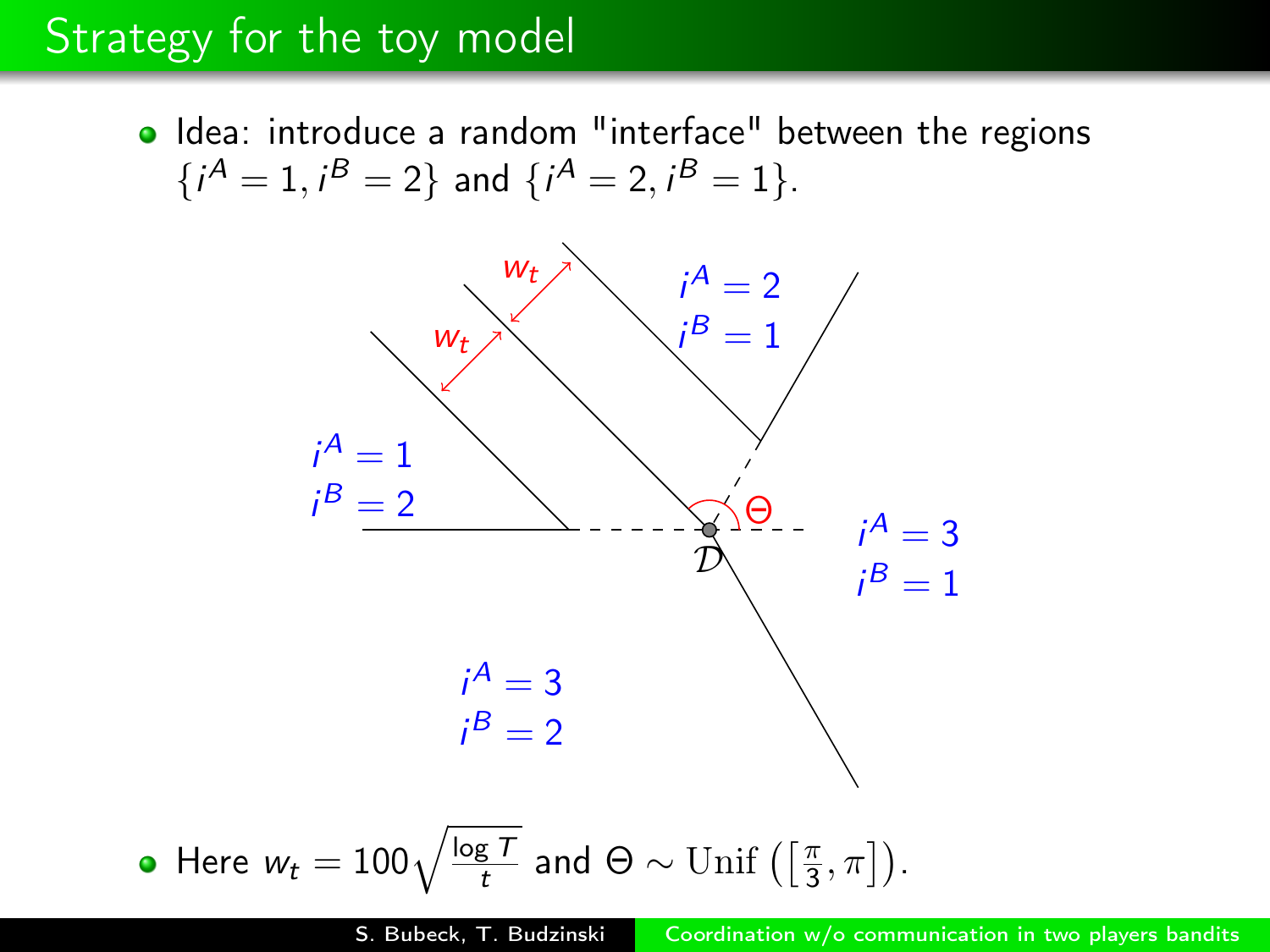#### The bandit strategy

- Similar to the one for the toy model, but each player needs to have some information about every arm.
	- Close to a boundary, explore both possibilities. E.g. near the boundary between  $\{i^{A} = 2, i^{B} = 1\}$  and  $\{i^{A} = 3, i^{B} = 1\}$ , player A alternates between arms 2 and 3).
	- Players alternate roles regularly so each has a reasonable estimate of each arm.

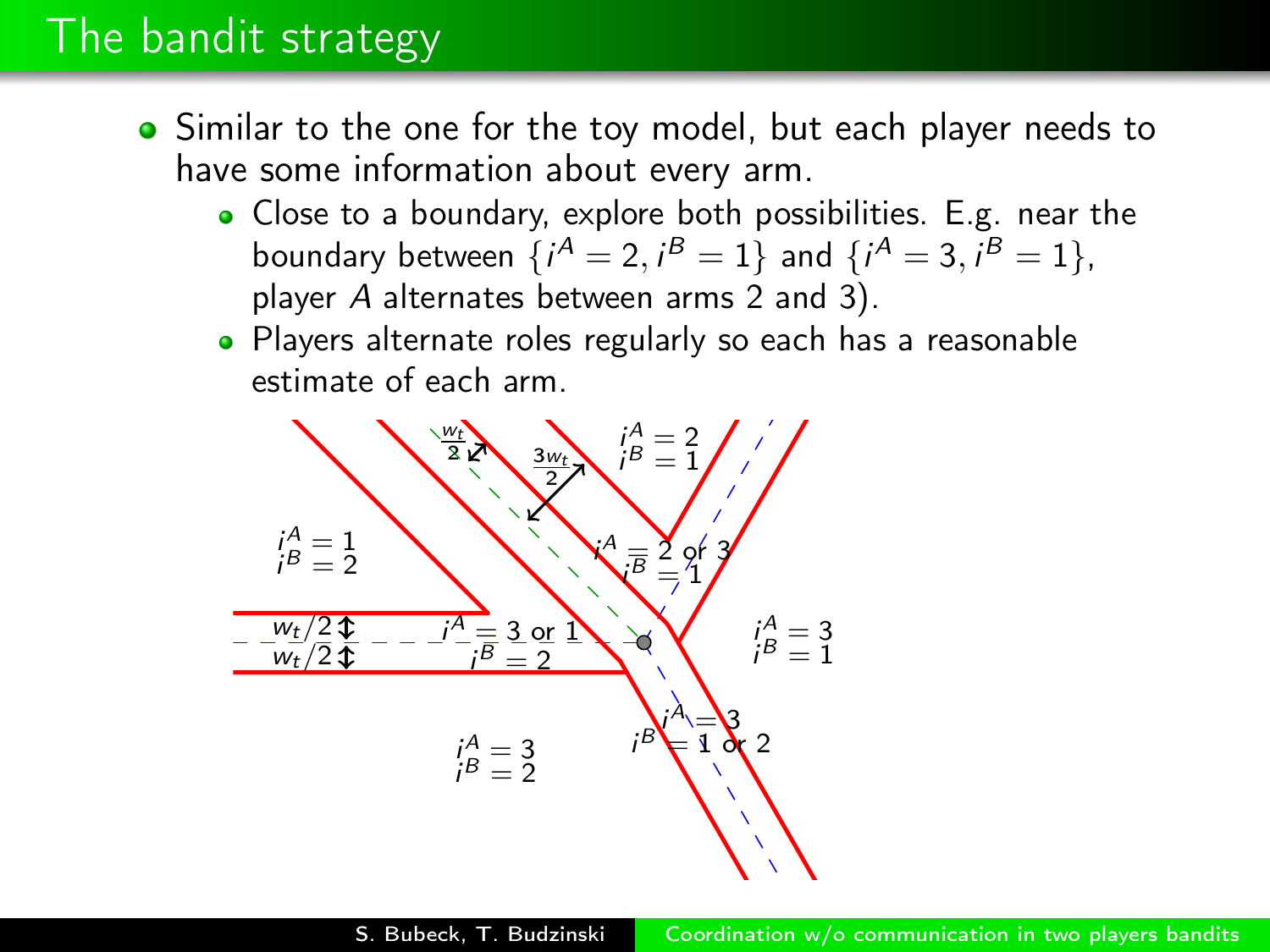- Is shared randomness necesssary? No by a different strategy, but then we lose the non-collision property.
- Are we limited to 2 players and 3 arms? Work in progress. The geometric picture becomes more complicated.